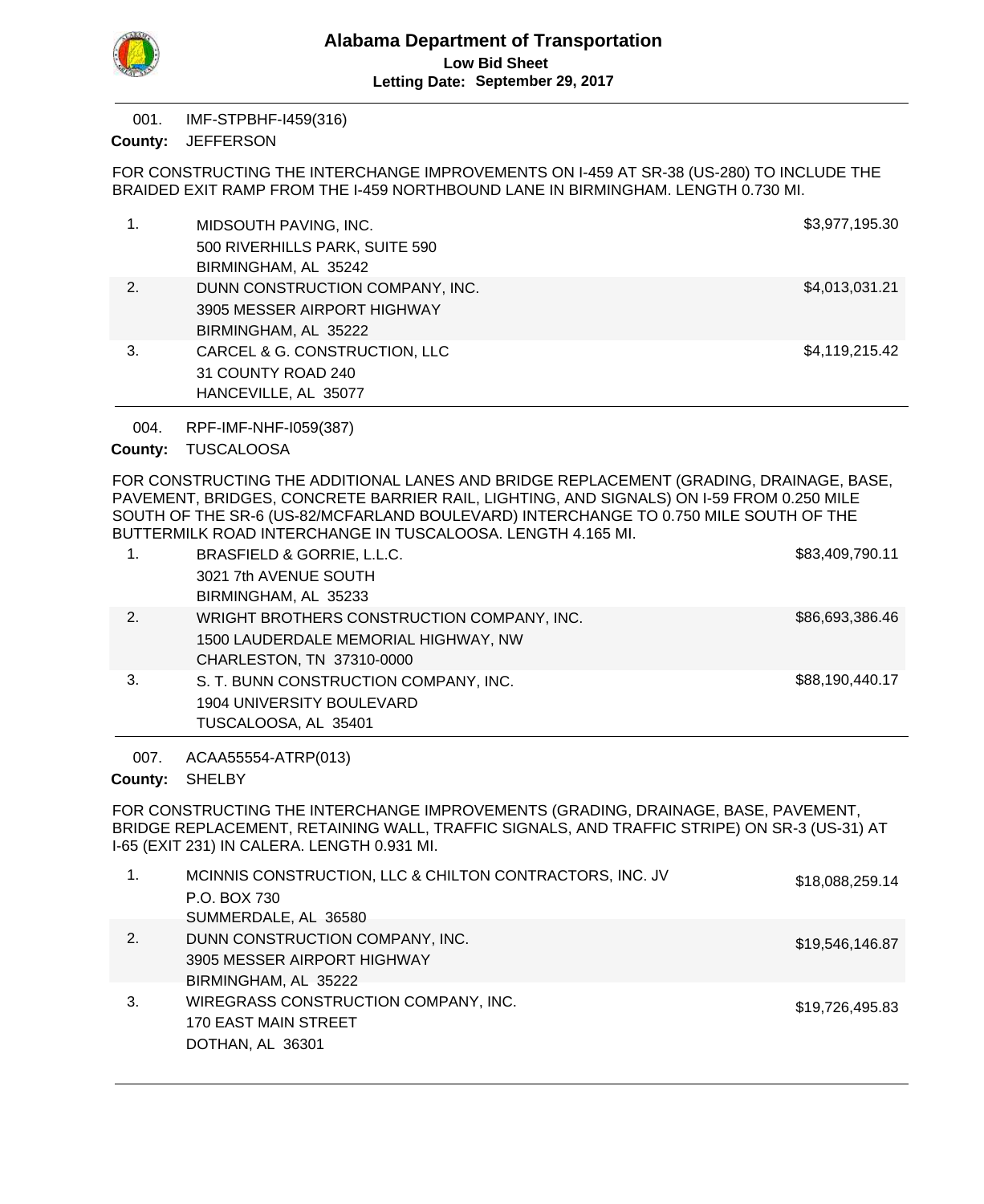## 008. ACAA59508-ATRP(013)

#### County: SHELBY

FOR CONSTRUCTING THE INTERSECTION IMPROVEMENTS (GRADING, DRAINAGE, BASE, PAVEMENT, AND TRAFFIC STRIPE) ON CR-52 AT CR-13 IN HELENA. LENGTH 0.184 MI.

| 1.              | WIREGRASS CONSTRUCTION COMPANY, INC.<br><b>170 EAST MAIN STREET</b><br>DOTHAN, AL 36301                                                                                    | \$534,950.22   |
|-----------------|----------------------------------------------------------------------------------------------------------------------------------------------------------------------------|----------------|
| 2.              | DUNN CONSTRUCTION COMPANY, INC.<br>3905 MESSER AIRPORT HIGHWAY<br>BIRMINGHAM, AL 35222                                                                                     | \$556,013.49   |
| 3.              | CHILTON CONTRACTORS, INC.<br>600 5TH AVENUE NORTH<br>CLANTON, AL 35045                                                                                                     | \$573,215.96   |
| 010.            | ACAA61024-ATRP(009)                                                                                                                                                        |                |
|                 | <b>Counties: AUTAUGA AND ELMORE</b>                                                                                                                                        |                |
| OF PRATTVILLE.  | FOR CONSTRUCTING THE TRAFFIC SIGNAL SYSTEM UPGRADES ON COBBS FORD ROAD FROM THE<br>INTERSECTION OF SILVER HILLS DRIVE TO THE I-65 INTERCHANGE (NORTHBOUND LANE RAMPS) EAST |                |
| $\mathbf{1}$ .  | STONE & SONS ELECTRICAL CONTRACTORS, INC.<br>2530 QUEENSTOWN ROAD<br>BIRMINGHAM, AL 35210-0000                                                                             | \$379,284.61   |
| 2.              | TEMPLE ELECTRIC COMPANY, INC.<br>108 NORTH 24TH STREET<br>GADSDEN, AL 35904-0000                                                                                           | \$833,676.00   |
| 014.<br>County: | ACBR58549-ATRP(006), ACBR58546-ATRP(006)<br><b>CRENSHAW</b>                                                                                                                |                |
|                 | FOR CONSTRUCTING THE BRIDGE REPLACEMENT AND APPROACHES ON CR-59 (LAPINE HIGHWAY)<br>OVER DRY CREEK AND DRY CREEK TRIBUTARY NORTHWEST OF PETRY. LENGTH 0.193 MI.            |                |
| 1.              | MURPHREE BRIDGE CORPORATION<br>1627 COUNTY ROAD 1149<br>TROY, AL 36081                                                                                                     | \$1,149,323.29 |
| $\sim$          | C. W. NODDELL CONTRACTING COMPANY INC                                                                                                                                      | 0.4.4040000    |

| <b>INUT, AL 3000T</b>                   |                |
|-----------------------------------------|----------------|
| G. W. NORRELL CONTRACTING COMPANY, INC. | \$1,194,000.00 |
| 289 MEETING AVENUE                      |                |
| GEORGIANA, AL 36033                     |                |
| F & W CONSTRUCTION COMPANY, INC.        | \$1,196,363.95 |
| 947 COUNTY RD 18                        |                |
| OZARK, AL 36360                         |                |
|                                         |                |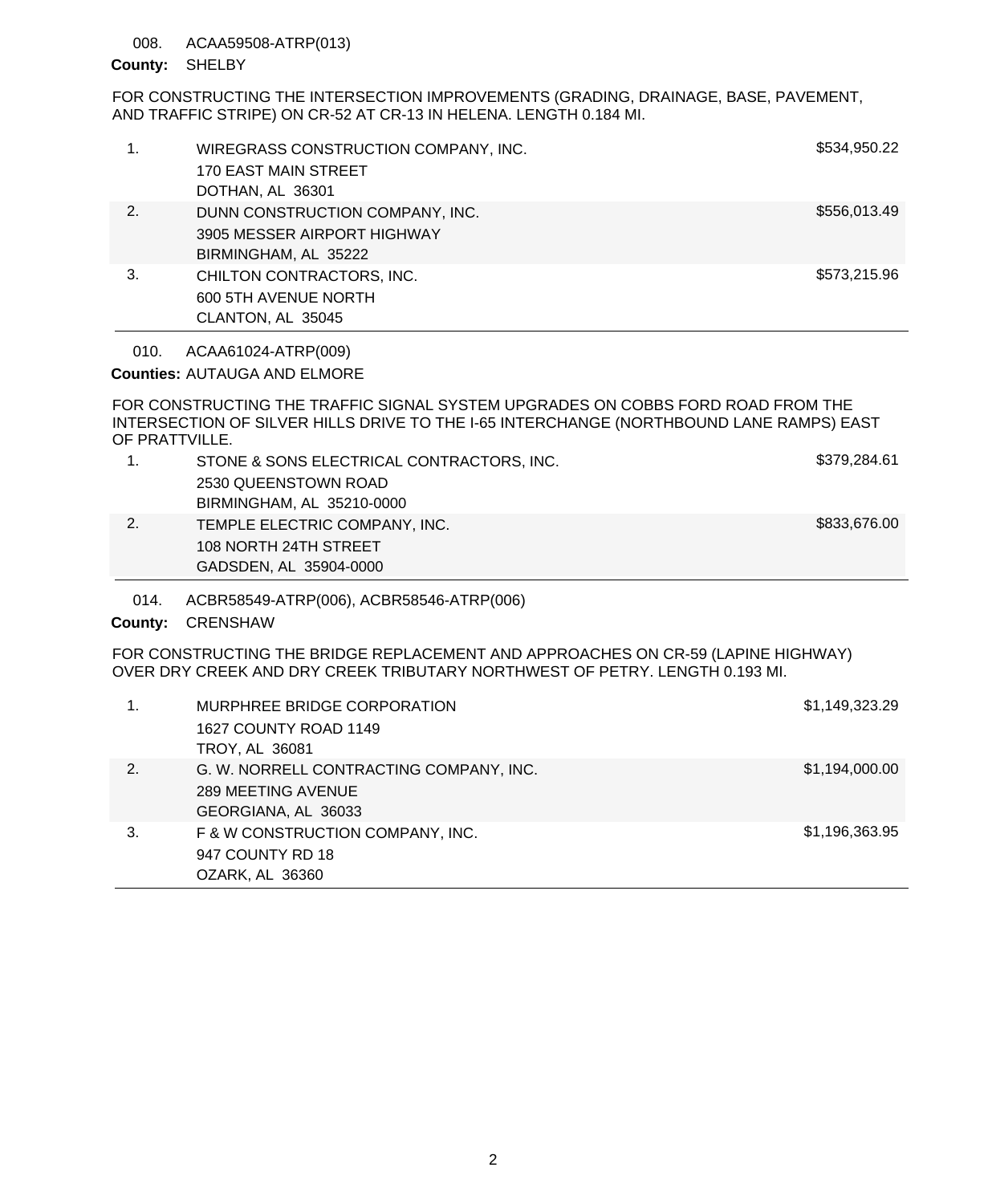## 015. ACBR60384-ATRP(010)

## County: PICKENS

FOR CONSTRUCTING THE BRIDGE REPLACEMENT ON CR-26 OVER COAL FIRE CREEK NORTHEAST OF PICKENSVILLE. LENGTH 0.213 MI.

|                 |                                                                                          | EAR AANATRUATINA TUE BRIBAE BERLACEMENTA AN AR 497 AVER A TRIBUTARY TA HABNETT ABEEIZ |
|-----------------|------------------------------------------------------------------------------------------|---------------------------------------------------------------------------------------|
| 016.<br>County: | ACBR61141-ATRP(012), ACBRZ61137-ATRP(015)<br><b>LEE</b>                                  |                                                                                       |
| 3.              | <b>IKAROS, LLC</b><br>700 ENERGY CENTER BOULEVARD, SUITE 404<br>NORTHPORT, AL 35473-2793 | \$2,828,000.00                                                                        |
| 2.              | TANNER, INC.<br>102 ELLISVILLE BLVD.<br>LAUREL, MS 39440                                 | \$2,683,158.15                                                                        |
| 1.              | MALONEY CONSTRUCTION, INC.<br>705 ROBERT E. LEE DRIVE<br><b>TUPELO, MS 38801</b>         | \$2,557,310.09                                                                        |
|                 |                                                                                          |                                                                                       |

FOR CONSTRUCTING THE BRIDGE REPLACEMENTS ON CR-137 OVER A TRIBUTARY TO HODNETT CREEK SOUTH OF LOACHAPOKA (SITE 1) AND ON CR-393 (LEE ROAD) OVER HODNETT CREEK EAST OF NOTASULGA (SITE 2). LENGTH 0.013 MI.

|    | H & L CONSTRUCTION, INC.   | \$565,777.50 |
|----|----------------------------|--------------|
|    | 20 HENDERSON HIGHWAY       |              |
|    | TROY, AL 36079-0000        |              |
| 2. | MSE BUILDING COMPANY, INC. | \$609.784.40 |
|    | 5500 DERBY DRIVE           |              |

ACBRZ59493-ATRP(012) 020.

BIRMINGHAM, AL 35210

County: JEFFERSON

FOR CONSTRUCTING THE BRIDGE REPLACEMENT ON 23RD STREET NORTH IN BESSEMER. LENGTH 0.021 MI.

| MSE BUILDING COMPANY, INC. | \$306,556.40 |
|----------------------------|--------------|
| 5500 DERBY DRIVE           |              |
| BIRMINGHAM, AL 35210       |              |

021. ACBRZ59506-ATRP(013)

County: SHELBY

FOR CONSTRUCTING THE BRIDGE REPLACEMENT AND APPROACHES ON CR-441 OVER FOURMILE CREEK NORTHEAST OF WILSONVILLE. LENGTH 0.205 MI.

| 1. | BOB SMITH CONSTRUCTION, INC.        | \$1,659,260.39 |
|----|-------------------------------------|----------------|
|    | 8076 U.S. HIGHWAY 11                |                |
|    | SPRINGVILLE, AL 35146               |                |
| 2. | MURPHREE BRIDGE CORPORATION         | \$1,719,103.53 |
|    | 1627 COUNTY ROAD 1149               |                |
|    | <b>TROY, AL 36081</b>               |                |
| 3. | THE BRIDGE BUILDERS OF ALABAMA, LLC | \$1,792,179.97 |
|    | 231 APPLEGATE TRACE                 |                |
|    | PELHAM, AL 35124                    |                |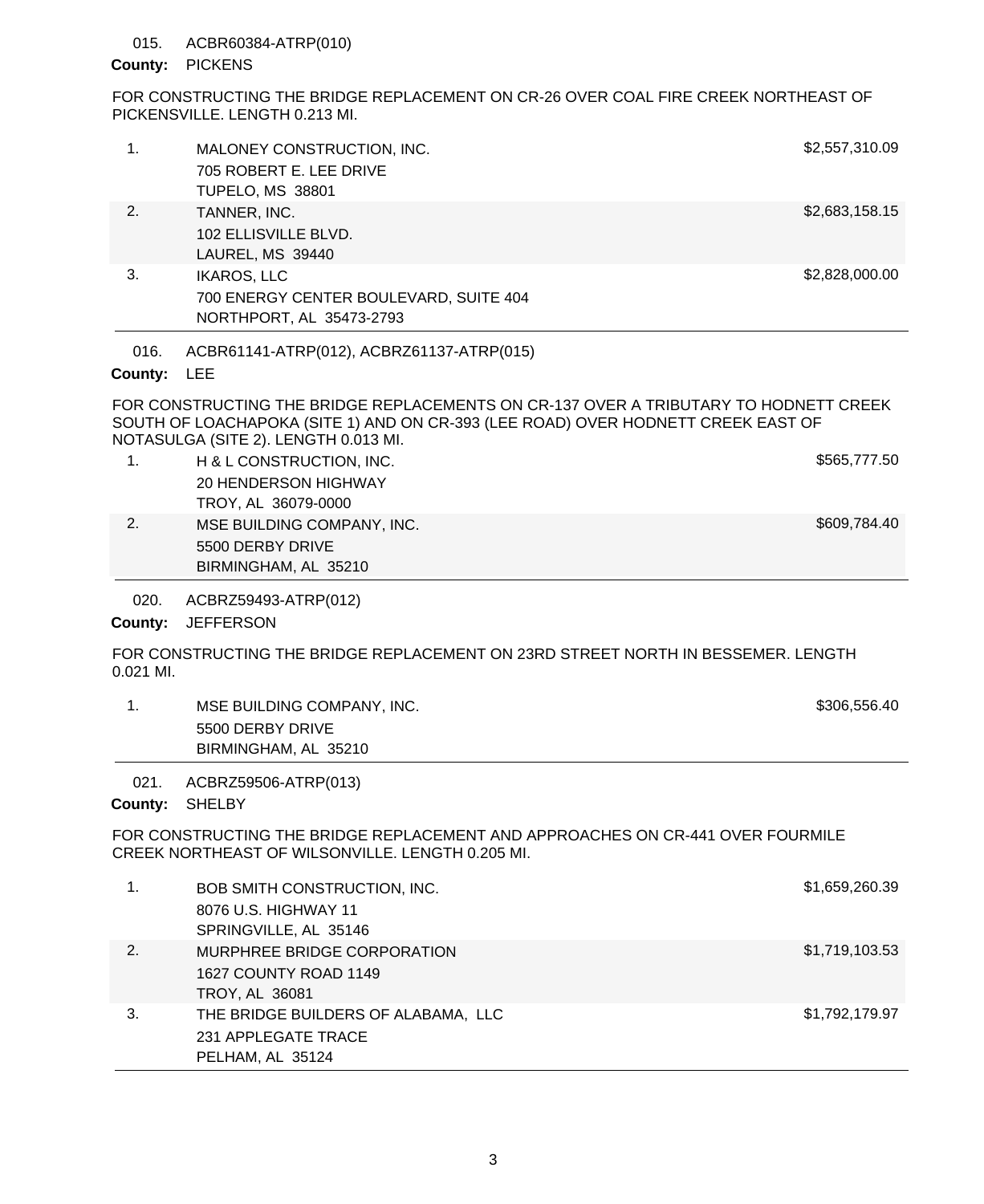#### ACNU61908-ATRP(016) 025.

## County: GREENE

FOR CONSTRUCTING THE RESURFACING (TRIPLE LAYER BITUMINOUS SURFACE TREATMENT), GUARDRAIL, AND TRAFFIC STRIPE ON CR-191 FROM THE JUNCTION OF SR-14 EAST OF WEST GREENE TO THE JUNCTION OF CR-156. LENGTH 17.659 MI.

| S. T. BUNN CONSTRUCTION COMPANY, INC. | \$2,697,198.20 |
|---------------------------------------|----------------|
| 1904 UNIVERSITY BOULEVARD             |                |
| TUSCALOOSA, AL 35401                  |                |

ACNU66421-ATRP(017) 026.

## County: JACKSON

FOR CONSTRUCTING THE PLANING, RESURFACING, AND TRAFFIC STRIPE ON EAST 2ND STREET FROM THE JUNCTION OF SR-117 (KENTUCKY AVENUE) TO PATSY LEE DRIVE IN STEVENSON. LENGTH 1.016 MI.

| REED CONTRACTING SERVICES, INC.      | \$309,431.76 |
|--------------------------------------|--------------|
| 2512 TRIANA BLVD, SW                 |              |
| HUNTSVILLE, AL 35805                 |              |
| WIREGRASS CONSTRUCTION COMPANY, INC. | \$315,336.69 |
| 170 EAST MAIN STREET                 |              |
| DOTHAN, AL 36301                     |              |

ACOA59677-ATRP(013) 029.

# County: MORGAN

FOR CONSTRUCTING THE ADDITIONAL LANES ON WEST MOULTON STREET FROM THE INTERSECTION OF COCKRELL AVENUE TO A POINT NEAR THE EXISTING 4-LANE SECTION IN DECATUR. LENGTH 0.823 MI.

| 1. | S J & L GENERAL CONTRACTOR, LLC<br>2317 MERIDIAN STREET #25<br>HUNTSVILLE, AL 35811 | \$1,991,887.65 |
|----|-------------------------------------------------------------------------------------|----------------|
| 2. | REED CONTRACTING SERVICES, INC.<br>2512 TRIANA BLVD, SW<br>HUNTSVILLE, AL 35805     | \$2,199,945.50 |
| 3. | WIREGRASS CONSTRUCTION COMPANY, INC.<br>170 EAST MAIN STREET<br>DOTHAN, AL 36301    | \$2,275,688.65 |

ACOA59695-ATRP(013) 030.

County: LAUDERDALE

FOR CONSTRUCTING THE PLANING, RESURFACING, RECONSTRUCTION, AND TRAFFIC STRIPE ON COLLEGE STREET FROM THE JUNCTION OF WEST MOBILE STREET TO THE JUNCTION OF DR. HICKS BOULEVARD IN FLORENCE. LENGTH 0.800 MI.

|    | JOE KEENUM EXCAVATION & CONSTRUCTION, INC.<br>302 BRICK PIKE ROAD | \$732,614.00 |
|----|-------------------------------------------------------------------|--------------|
|    | MUSCLE SHOALS, AL 35661                                           |              |
| 2. | ROGERS GROUP, INC.                                                | \$836,039.97 |
|    | 421 GREAT CIRCLE ROAD                                             |              |
|    | NASHVILLE, TN 37228-0000                                          |              |
| 3. | MIDSOUTH PAVING, INC.                                             | \$925,518.50 |
|    | 500 RIVERHILLS PARK, SUITE 590                                    |              |
|    | BIRMINGHAM, AL 35242                                              |              |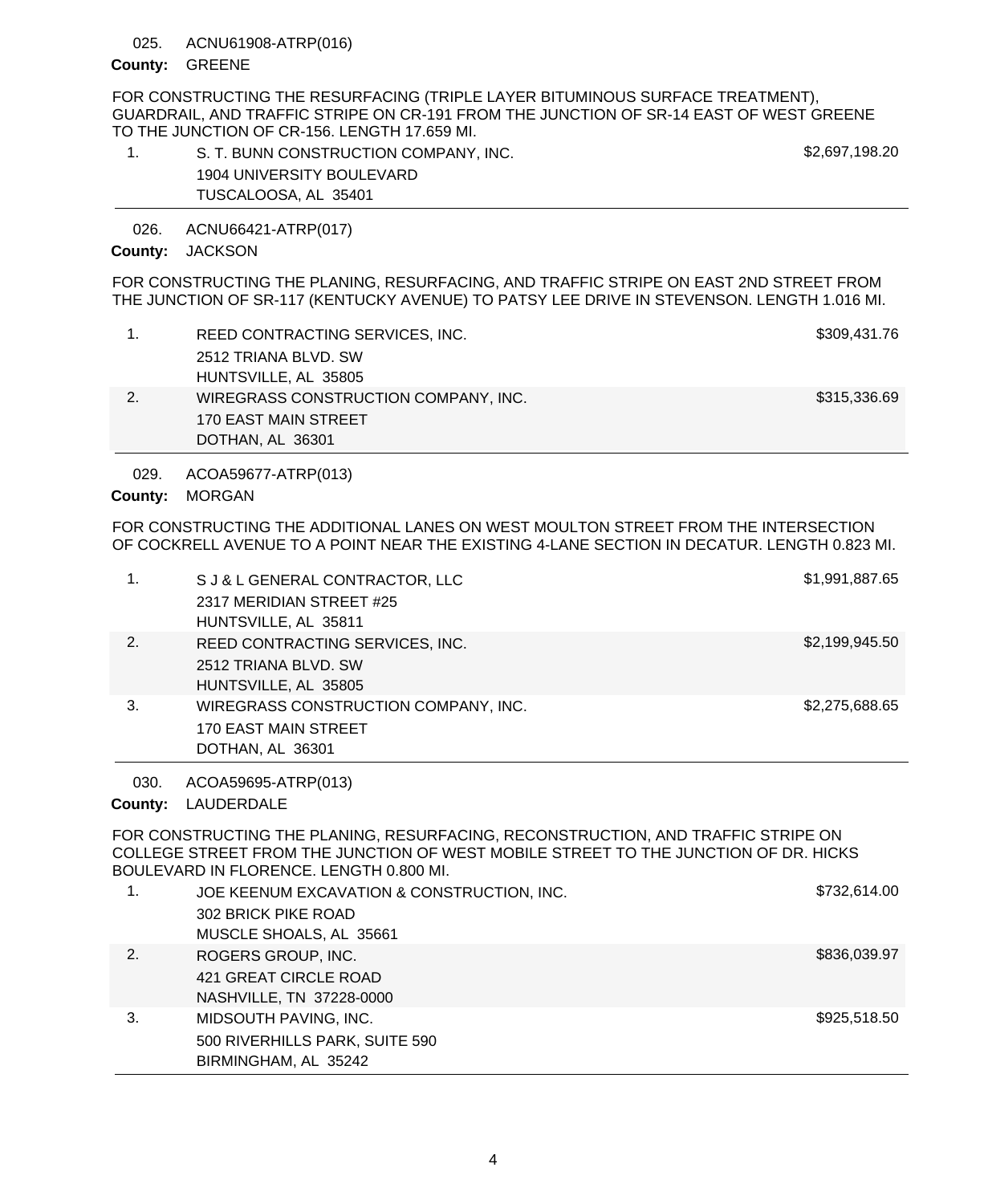## 032. ACOA65584-ATRP(008)

#### County: WALKER

FOR CONSTRUCTING THE RESURFACING (SCRUB SEAL), TRAFFIC SIGNALS, AND TRAFFIC STRIPE ON VIKING DRIVE FROM THE INTERSECTION OF 20TH AVENUE EAST TO THE JUNCTION OF SR-5 (US-78) IN JASPER. LENGTH 0.753 MI.

|    | DUNN CONSTRUCTION COMPANY, INC. | \$457,516.15 |
|----|---------------------------------|--------------|
|    | 3905 MESSER AIRPORT HIGHWAY     |              |
|    | BIRMINGHAM, AL 35222            |              |
| 2. | GOOD HOPE CONTRACTING CO., INC. | \$480,676.95 |
|    | 3280 COUNTY ROAD 437            |              |
|    | CULLMAN, AL 35057-0000          |              |

ERPR-9010(121) 035.

County: COFFEE

FOR CONSTRUCTING THE BRIDGE REPLACEMENT AND APPROACHES ON CR-215 AT SHOAL CREEK EAST OF THE JUNCTION OF CR-217 SOUTH OF JACK. LENGTH 0.086 MI.

1. H& L CONSTRUCTION, INC. **In the same of the set of the set of the set of the set of the set of the set of the set of the set of the set of the set of the set of the set of the set of the set of the set of the set of the** 20 HENDERSON HIGHWAY TROY, AL 36079-0000

ERPR-9010(141) 036.

# County: WINSTON

FOR CONSTRUCTING THE ROADWAY CULVERT REPLACEMENT (GRADING, DRAINAGE, BASE, PAVEMENT, AND TRAFFIC STRIPE) ON CR-12 OVER A TRIBUTARY TO LEWIS SMITH LAKE EAST OF THE JUNCTION OF CR-207 SOUTHEAST OF ARDELL. LENGTH 0.085 MI.

|    | <b>IKAROS, LLC</b>                     | \$425,000.00 |
|----|----------------------------------------|--------------|
|    | 700 ENERGY CENTER BOULEVARD, SUITE 404 |              |
|    | NORTHPORT, AL 35473-2793               |              |
| 2. | CARCEL & G. CONSTRUCTION, LLC          | \$426,321.90 |
|    | 31 COUNTY ROAD 240                     |              |
|    | HANCEVILLE, AL 35077                   |              |
| 3. | MANNING CONSTRUCTION, LLC              | \$475,893.10 |
|    | 1120 2nd Av. SW                        |              |
|    | CULLMAN, AL 35055                      |              |

ERPR-9010(981) 037.

County: RUSSELL

FOR CONSTRUCTING THE SLOPE REPAIR (FRONT SLOPE FAILURE) ON SR-165 AT MP 15.000 (SOUTHBOUND ROADWAY) SOUTHWEST OF HOLY TRINITY.

|    | W. S. NEWELL & SONS, INC.<br>10480 HIGHWAY 80 EAST<br>MONTGOMERY, AL 36117-0000 | \$644,466.86 |
|----|---------------------------------------------------------------------------------|--------------|
| 2. | WALKER PATTON COMPANY, INC.<br>2689 QUEENSTOWN ROAD<br>BIRMINGHAM, AL 35210     | \$688,476.38 |
| 3. | ROBINSON PAVING COMPANY, INC.<br>5425 SCHATULGA ROAD<br>COLUMBUS, GA 31907      | \$764,187.34 |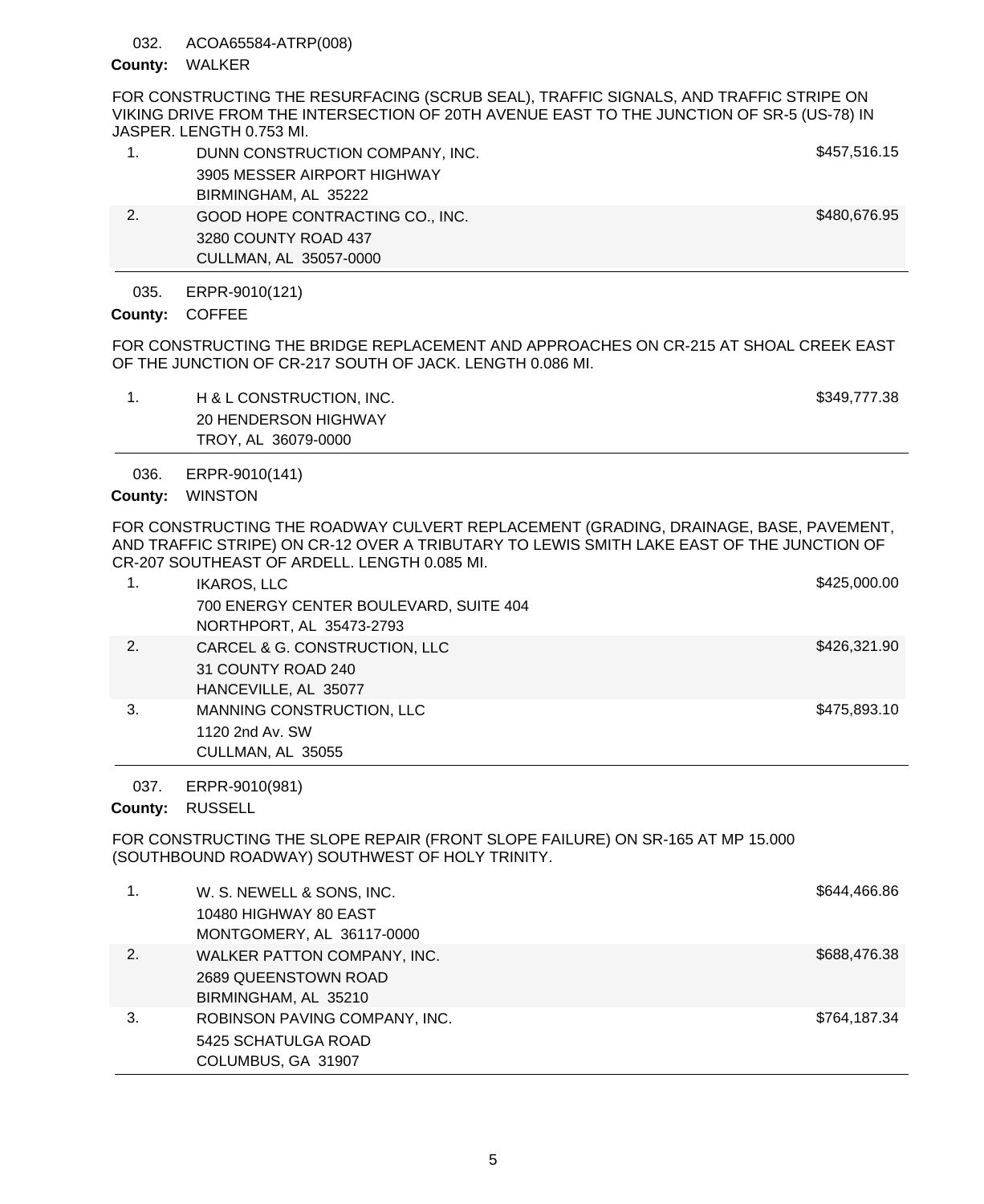#### IM-HSIP-I459(314), HSIP-I459(313), HSIP-I020(353) 040.

## County: JEFFERSON

FOR CONSTRUCTING THE MEDIAN CROSSOVER PROTECTION, BRIDGE RAIL RETROFIT, GUARDRAIL, AND GUARDRAIL END ANCHORS ON I-459 FROM THE ALTON DRIVE UNDERPASS TO THE I-59 INTERCHANGE (SITE 1); ON I-459 FROM THE CHAPEL LANE OVERPASS TO THE SR-38 (US-280) INTERCHANGE (SITE 2); AND ON I-20 FROM 0.448 MILE WEST OF THE OPORTO-MADRID BOULEVARD INTERCHANGE TO WEST OF THE SR-4 (US-78) INTERCHANGE (SITE 3). LENGTH 14.800 MI.

1. ABRAMSON, LLC \$1,755,416.75 2608 COMMERCE BOULEVARD IRONDALE, AL 35210

BP-STPAA-0003(521) 046.

County: BALDWIN

FOR CONSTRUCTING THE ADDITIONAL LANES (GRADING, DRAINAGE, BASE, PAVEMENT, AND TRAFFIC SIGNALS) ON SR-3 (US-31) FROM A POINT WEST OF THE INTERSECTION OF WESTMINSTER DRIVE AND SCHOOL ROAD IN SPANISH FORT TO THE JUNCTION OF SR-181. LENGTH 3.643 MI.

| 1. | H. O. WEAVER & SONS, INC.   | \$19,093,940.85 |
|----|-----------------------------|-----------------|
|    | 7450 HOWELLS FERRY ROAD     |                 |
|    | MOBILE, AL 36618            |                 |
| 2. | ASPHALT SERVICES, INC.      | \$19,321,680.10 |
|    | 11045 OLD HIGHWAY 31        |                 |
|    | SPANISH FORT, AL 36527      |                 |
| 3. | MOBILE ASPHALT COMPANY, LLC | \$21,664,143.51 |
|    | 3151 HAMILTON BOULEVARD     |                 |
|    | THEODORE, AL 36582          |                 |

STPAA-0605(500) 047.

County: HOUSTON

FOR CONSTRUCTING THE INTERSECTION IMPROVEMENTS ON SR-605 (BRANNON STAND ROAD) AT CR-40 (FORTNER STREET) IN DOTHAN. LENGTH 0.321 MI.

| MIDSOUTH PAVING, INC.                | \$1,990,020.12 |
|--------------------------------------|----------------|
| 500 RIVERHILLS PARK, SUITE 590       |                |
| BIRMINGHAM, AL 35242                 |                |
| WIREGRASS CONSTRUCTION COMPANY, INC. | \$2,416,723.49 |
| 170 EAST MAIN STREET                 |                |
| DOTHAN, AL 36301                     |                |

STPAA-HSIP-0189(503) 048.

County: **CRENSHAW** 

FOR CONSTRUCTING THE SAFETY WIDENING, PLANING, RESURFACING, AND TRAFFIC STRIPE ON SR-189 FROM THE COFFEE COUNTY LINE TO THE JUNCTION OF SR-9 (US-331) SOUTHEAST OF BRANTLEY. LENGTH 4.341 MI.

1. WIREGRASS CONSTRUCTION COMPANY, INC. \$1,341,667.50 170 EAST MAIN STREET DOTHAN, AL 36301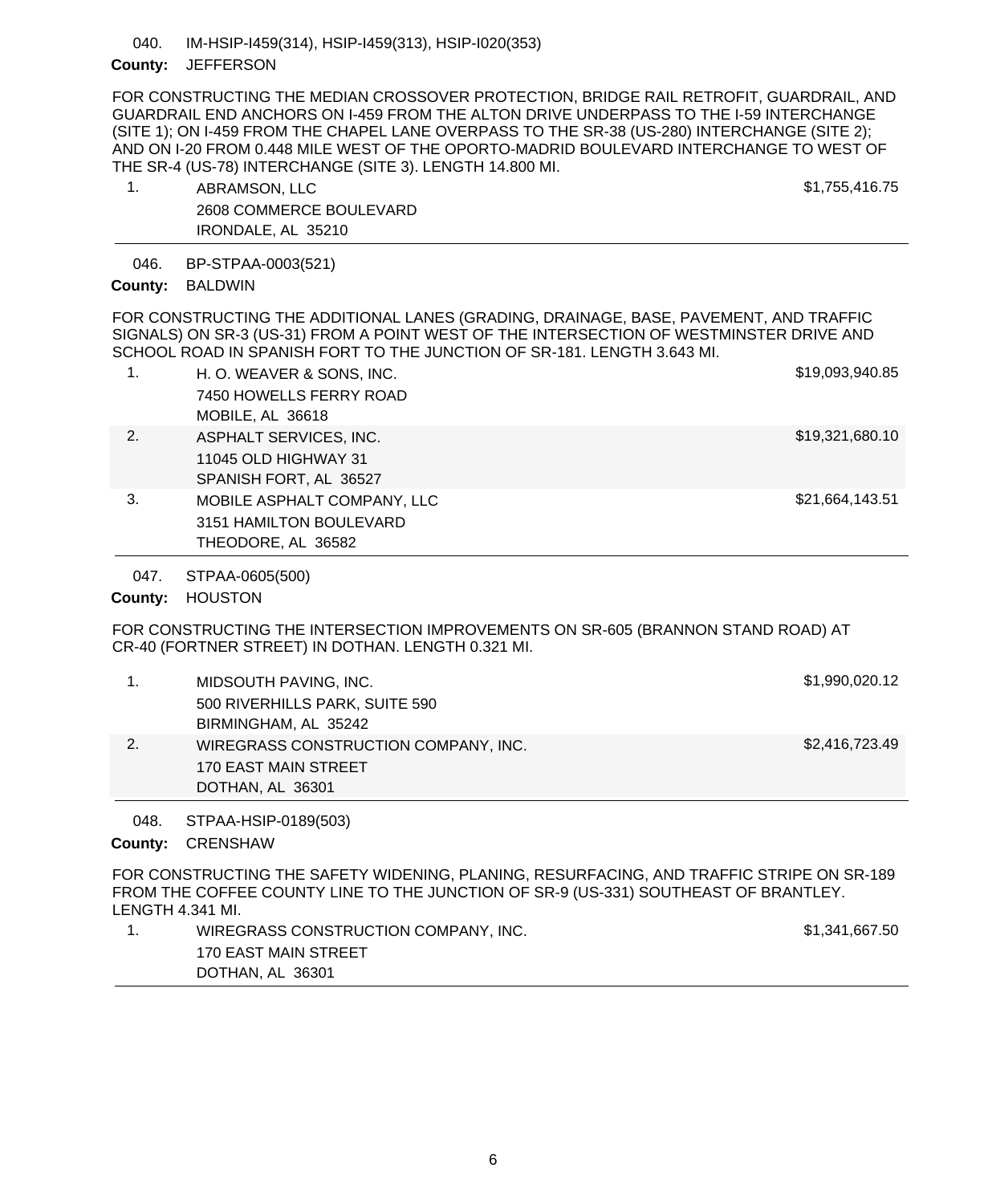#### STPBH-UR14(605) 050.

## County: JEFFERSON

FOR CONSTRUCTING THE ROADWAY IMPROVEMENTS (SIDEWALK INSTALLATION, LIGHTING, LANDSCAPING, DRAINAGE, AND RETAINING WALLS) ON CR-1498 (ENSLEY AVENUE) FROM THE INTERSECTION OF SR-269 (20TH STREET) TO THE INTERSECTION OF WARRIOR ROAD IN BIRMINGHAM. LENGTH 1.028 MI.

|    | BULLS CONSTRUCTION GROUP, LLC | \$2,118,658.80 |
|----|-------------------------------|----------------|
|    | 1075 GRAND OAKS DR.           |                |
|    | BESSEMER, AL 35022            |                |
| 2. | GILLESPIE CONSTRUCTION, LLC   | \$2,146,959.68 |
|    | 4565 HWY, 5                   |                |

STPNU-1416(250) 053.

JASPER, AL 35503

County: CLAY

FOR CONSTRUCTING THE RESURFACING AND TRAFFIC STRIPE ON BLUE RIDGE ROAD FROM THE JUNCTION OF CLAIRMONT SPRINGS ROAD TO THE JUNCTION OF ADAMS GAP ROAD. LENGTH 1.150 MI.

| $\mathbf 1$ . | MCCARTNEY CONSTRUCTION CO., INC.<br>331 ALBERT RAINS BOULEVARD<br>GADSDEN, AL 35901-0000 | \$195,911.96 |
|---------------|------------------------------------------------------------------------------------------|--------------|
| 2.            | GARY INGRAM GRADING & PAVING, INC.<br>1767 GRIFFIN SHOALS ROAD<br>DADEVILLE, AL 36853    | \$210,884.97 |
| 3.            | MIDSOUTH PAVING, INC.<br>500 RIVERHILLS PARK, SUITE 590<br>BIRMINGHAM, AL 35242          | \$261,424.99 |

STPNU-6116(251) 054.

County: TALLADEGA

FOR CONSTRUCTING THE RESURFACING AND TRAFFIC STRIPE ON CR-207 FROM THE INTERSECTION OF SR-34 TO THE JUNCTION OF HAWTHORNE HILLS LANE. LENGTH 2.253 MI.

1. MCCARTNEY CONSTRUCTION CO., INC. **1.1. Inc. 5364,869.68** 331 ALBERT RAINS BOULEVARD GADSDEN, AL 35901-0000

99-510-690-000-700 060.

## County: GREENE

FOR THE MAINTENANCE BRIDGE PAINTING ON CR-55 OVER I-20/59 NORTHEAST OF KNOXVILLE AND ON CR-56 OVER I-20/59 SOUTHEAST OF RALPH IN THE WEST CENTRAL REGION.

**\*\*\*\*\* WITHDRAWN FROM THE LETTING \*\*\*\*\***